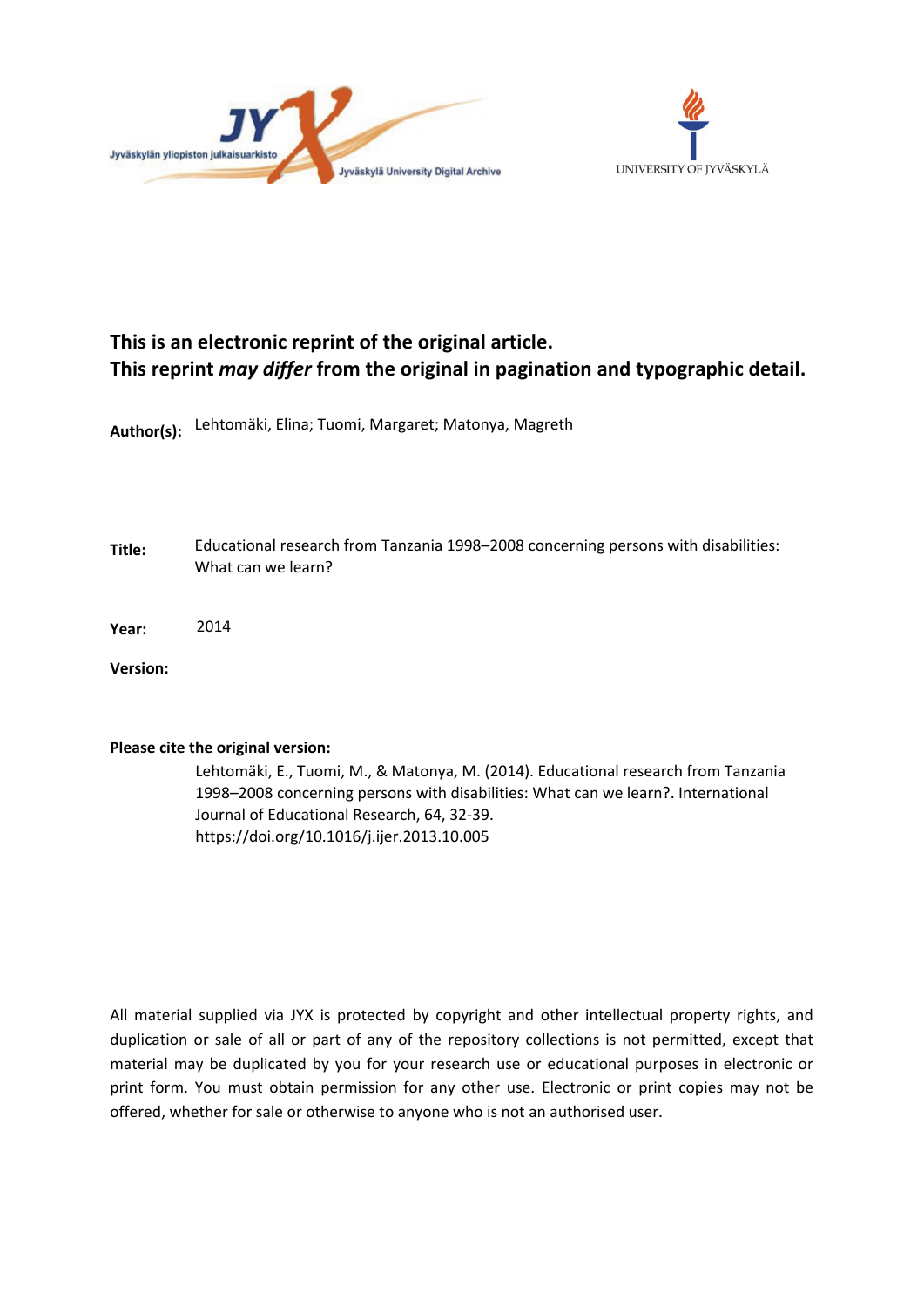## **Educational Research from Tanzania 1998 – 2008 Concerning Persons with Disabilities: What Can We Learn?**

Lehtomäki Elina $^1$ , Tuomi Margaret, T. $^2$ , Matonya Magreth $^3$ 

## **Abstract**

The global Education For All process and the UN Convention on the Rights of Persons with Disabilities have increased the attention given to marginalized and excluded groups showing the need to enhance the education of persons with disabilities. In Sub-Saharan Africa a number of poorly disseminated studies investigate education of persons with disabilities. This paper provides an analysed overview of a decade of Tanzanian studies and reports on the education of persons with disabilities produced from 1998 to 2008. Key findings are highlighted and gaps in the research identified and suggestions are offered for future investigations. The education of persons with disabilities needs to be addressed in research, policy and practice to efficiently reduce their clear marginalisation in education.

Key words: Tanzania, Sub-Saharan Africa, education research, persons with disabilities, Education For All, inclusive education

"Too often, policy makers and technocrats are more influenced by global frameworks, than indigenous knowledge." (Kisanji and Saanane, 2009)

## **Tanzanian research on education of persons with disabilities**

The global Education For All (EFA) process and the realization of the UN Convention on the Rights of Persons with Disabilities have increased the attention given to marginalized and excluded groups showing a clear need to enhance the education of persons with disabilities. Also in Sub-Saharan Africa the assessment of policies and their implementation to achieve this goal has become a focus for studies, reports and a growing number of situational analyses. Increasingly, the reports published online have enabled possibilities for greater access. Others, however, are available only in university and civil society organization libraries and from published collections, often commissioned by local or international organizations with limited editions.

This paper reviews research conducted in Tanzania, among the first states to sign the UN Convention on the Rights of Persons with Disabilities in 2007 and ratify in 2009 (UN 2012). It provides an analysed overview of a decade of studies and reports on the education of persons with disabilities in Tanzania produced from 1998 to 2008, between two significant changes in education of persons with disabilities. In 1998 the first official initiative of *inclusive education* in Tanzania was begun by the Government of Tanzania, Salvation Army and UNESCO. At this time, a joint venture was carried out in Temeke, one of the districts in the capital Dar es Salaam (URT 2008).

 <sup>1</sup> University of Jyväskylä, Finland, elina.k.lehtomaki@jyu.fi (corresponding author)

<sup>&</sup>lt;sup>2</sup> University of Jyväskylä, Finland, margaret.tuomi@jyu.fi

<sup>&</sup>lt;sup>3</sup> University of Dar es Salaam, Tanzania, matonya2007@yahoo.com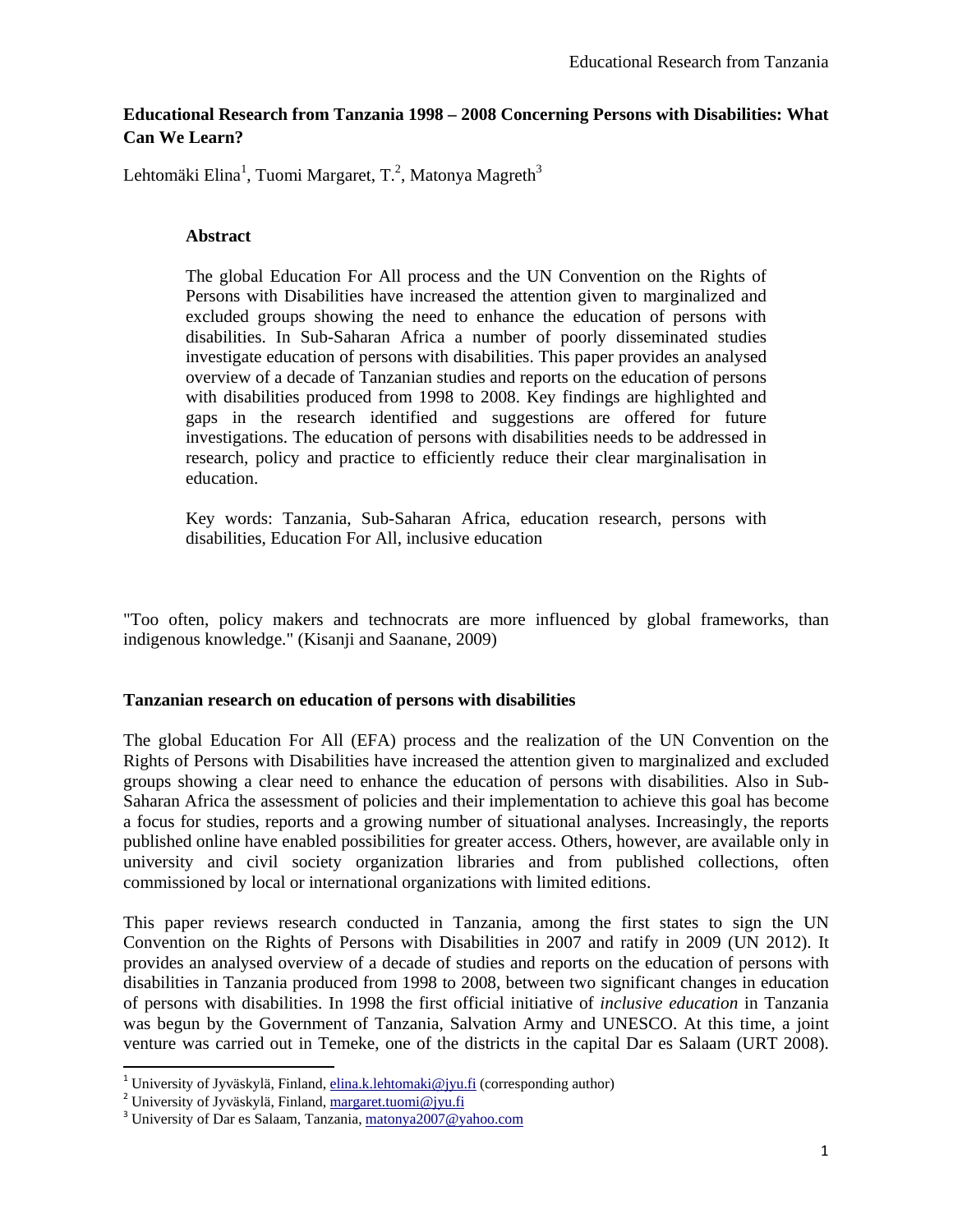The aim was to introduce and pilot inclusive education in seven Tanzanian Primary Schools, assess the process and outcomes, and to scale up to other districts and regions in the country. In 2008 several reports were published by the government and non-governmental organizations in preparation for the next significant political and practical change in Tanzania regarding the rights of persons with disabilities to education. In 2009 the Ministry of Education and Vocational Training introduced a strategy for inclusive education, requiring a significant change in education policy. This change deserves its own separate review. Additionally, the reason for limiting the focus on a ten-year period is practical. In 2008 and 2009 an opportunity arose to conduct the time-consuming task to visit libraries and organizations, meet researchers and collect documents, otherwise unavailable. Only a small number of international referee journal publications on education of persons with disabilities in Tanzania was found. One of the questions discussed along the document collection and review process was how access to these documents would have been useful in planning the new policy and programme implementation. More recently, with digitalization of publications and increased access to internet also in Tanzania, the availability and dissemination of research publications has improved. The question, how research, policy and practice could be better linked is discussed in the final section of this paper.

In 2008, the National Bureau of Statistics in Tanzania, in collaboration with the Office of the Chief Government Statistician, Zanzibar and the Ministry of Health and Social Welfare, published the first ever Disability Survey Report (National Bureau of Statistics 2008). The survey applied the UN Convention definition for disability at the community level and used a three-stage systematic random sampling in data collection from 6882 households, a total of 32000 respondents, with an unusually high 98% response rate. The main result was that 7.8 % in the population aged 7 years and above had some form of activity limitation due to a disability. This prevalence rate is significantly higher than in any of the previous studies conducted in the country. According to the survey, there were differences in prevalence rates between regions, but no significant differences between rural and urban populations or among males and females (ibid.).

The 2008 Report on the Development of Education by the government of Tanzania pointed out that, already in 1974, the country's first president Mwalimu Julius Nyerere (Mwalimu in Kiswahili means The Teacher) stated that "all citizens have the right to primary education, including persons with disabilities" (URT 2008, 20). The Government showed its commitment to the global EFA process and recognised that persons with disabilities continue to be marginalised in education, that it is associated with poverty and defined the necessary measures to rectify the situation. The Tanzanian government specified in its second Primary Education Development Plan (for 2007– 2011, URT 2008) that inclusive education was the main approach for reaching children with special educational needs or disabilities.

According to Tanzanian government reports, in 2008 there were 280 primary schools with inclusive practices in 70 Wards (sub-districts) in various regions of the country (URT 2008a). A total of number of 8,410,094 pupils was reported including 34,661 pupils with special needs (URT 2008b). Calculating from these government statistics, 0.4% of the children were reported as having special needs or disabilities. The Disability Survey Report (National Bureau of Statistics 2008) compares the enrolment rates of children in general with those with disabilities. They report that only 38.4% of the primary school aged children with disabilities were attending school. This is well below the target of the Millennium Development Goals (MDGs) which calls for total primary school enrolment by the year 2015 (ibid. 96). The government of Tanzania has been committed to achieving the MDG concerning universal primary education and improving the quality of education for all. This paper discusses how research contributes to these efforts. The next section of this paper describes an analysis of the research reports produced in 1998–2008 on the education of persons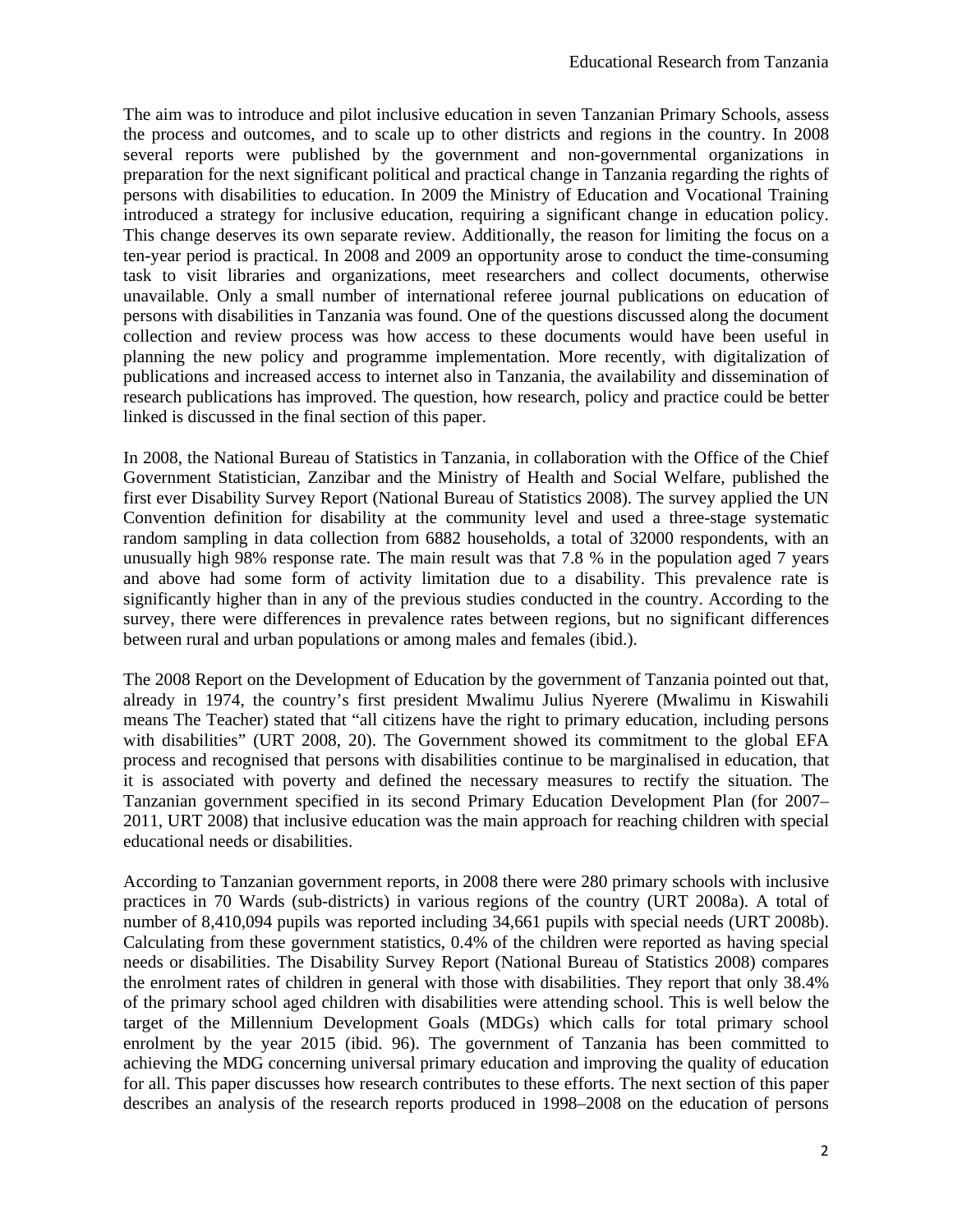with disabilities.

## **An analysis of the Tanzanian research conducted in 1998–2008**

The documents for the analysis were gathered during 2008 and 2009. The institutions and organizations visited and persons met during the document collection are listed in Appendix 1. The material consists of forty two (42) documents, collected in Tanzania from libraries, universities, national and international organizations, and through consultation with leaders of organisations related to persons with disabilities, professionals and researchers (Table 1). The materials are comprised of government produced reports and plans, scholarly papers, master's theses and doctoral dissertations. Articles in publications, such as the journal 'Issues in Education and Development' by the Faculty of Education of the University of Dar es Salaam, where university lecturers had actively published publications on the education of persons with disabilities, form the majority of the documents analysed. For decades, this journal has been the main channel for Tanzanian researchers to publish their papers. All the international referee journal articles found and published during this ten-year period are included in the reference list of this paper. While newspaper articles and published opinions are important for public discussion, they are not included in this analysis which focuses on the scientific research produced. In other words, our paper does not investigate public debate and dialogue on education of persons with disabilities which would, however, be an important topic for research.

| $\mathbf{r}$ . $\mathbf{r}$ $\mathbf{r}$ $\mathbf{r}$ $\mathbf{r}$ $\mathbf{r}$ $\mathbf{r}$ $\mathbf{r}$<br><b>Topic</b> | Type of study                   |                                          |                                                     | <b>Total</b>                 |
|---------------------------------------------------------------------------------------------------------------------------|---------------------------------|------------------------------------------|-----------------------------------------------------|------------------------------|
|                                                                                                                           | <b>Doctoral</b><br>dissertation | <b>Unpublished</b><br>Master's<br>thesis | <b>Published</b><br>reports,<br>journal<br>articles | (%)<br>of<br>the<br>total)   |
| Inclusive education of persons<br>with disabilities<br>(in<br>primary<br>education)                                       |                                 | $\overline{2}$                           | 11                                                  | 13<br>$(30,95\%)$            |
| Teaching and learning process and<br>environments of persons with<br>disabilities                                         | $\overline{1}$                  | $\overline{\mathcal{A}}$                 | 5                                                   | 10<br>$(24,81\%)$            |
| <sub>of</sub><br>with<br>Situation<br>students<br>disabilities in higher education                                        |                                 | 1                                        | 6                                                   | 7<br>$(16,66\%)$             |
| Accessibility to education for<br>persons with disabilities                                                               |                                 | 1                                        | $\overline{4}$                                      | 5<br>$(11,90\%)$             |
| Gender, disability and education                                                                                          | $\mathbf{1}$                    | $\mathbf{1}$                             | $\overline{2}$                                      | $\overline{4}$<br>$(9,53\%)$ |
| Disabling social conditions                                                                                               |                                 |                                          | $\overline{2}$                                      | $\overline{2}$<br>$(4,76\%)$ |
| Vocational education and training<br>of persons with disabilities                                                         | $\overline{\phantom{a}}$        | 1                                        | $\overline{\phantom{a}}$                            | $(2,38\%)$                   |
| Total                                                                                                                     | $\overline{2}$                  | 10                                       | 30                                                  | 42 (99,99%)                  |

Table 1 Research on education of persons with disabilities during 1998–2008: Topics and types of reviewed studies (N=42)

This research review paper focuses on what 1) topics were studied, 2) types of documents were produced, 3) methodological approaches were applied, 4) levels and types of education were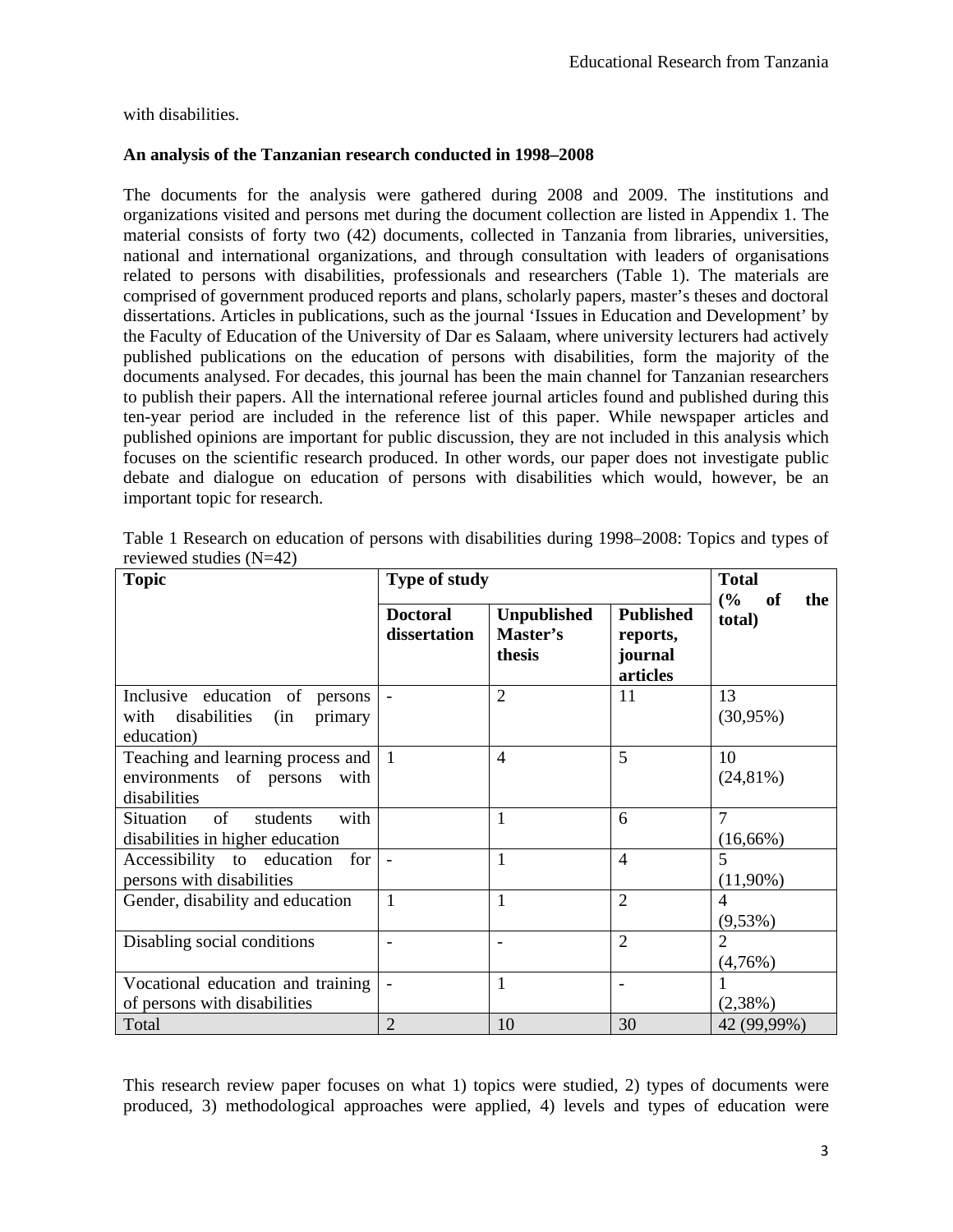studied and 5) key findings were reported in the materials. Content analysis and cross-tabulations with frequencies were produced on the information available (Table 1). Results of the analysis are presented followed by the discussion on the key findings and identified research gaps.

The research reflected a wide range of topics and interests, from inclusive education policy implementation and evaluation, to classroom teaching and learning and enrolment of students with disability. Three quarters of the documents are published reports and journal articles, one quarter unpublished master's thesis and only two doctoral dissertations, both published in 2002. Most research focused on the education of persons with disabilities in general. The policy level however, received more attention in comparison to classroom and school level practices or system level issues. Most studies investigated inclusive education in general, without reference to the level in the Tanzanian education system. Additionally, studies on primary education (Standard 1-8) outnumbered the documentation of other levels of the system, secondary or higher education. Only one document reported on vocational education and the training of persons with disabilities.

No research was found on a number of topics, such as early childhood education, transitions from school to work, lifelong learning, educational leadership or teacher education. A number of studies investigated the situation of students with visual impairments but only one was found on the education of persons with learning disabilities. This, however, does not mean that they do not exist, but rather, in the wide search conducted for this study, they were not identified.

Out of the 42 documents analysed, qualitative research approach was used in all but two of the investigations found. In these two, mixed methods were implemented in one and the other was a purely quantitative study. In most cases a justification was not offered of why a methodological approach was chosen according to the phenomenon under study or the research questions. When presenting the qualitative research methodology implemented, interviews were used as a means of data collection in most cases.

#### **Key findings concerning education of persons with disabilities**

The key findings of the collected materials covered the following themes: 1) inclusive education policy and its implementation, 2) accessibility to education , 3) teaching and learning processes and environments, 4) multiple-discrimination of girls and women with disabilities and 5) disabling social conditions, see Table 1. The summarised findings are drawn from the data, most of which are unpublished. References are made to the published documents. The focus is on the *qualitative contents* and *implications of the findings* and, therefore, only an indication with the proportion within the total number of studies in relation to the research topics is provided.

#### *Towards inclusive education in Tanzania*

Policy implementation and the evaluation of inclusive education were the topics of approximately one third of the research reviewed (31%), an impressive amount considering that it was only in 2008 that inclusive education was defined as the national approach for the education of persons with disabilities. This shows that researchers and students of education were aware of the topic. According to the research however, the understanding of the concept of inclusive education was somewhat unclear, requiring interpretation among Tanzanian administrators, teachers, parents and other educational stakeholders. Additionally, the fact that persons with disabilities had the right to an education was still not widely known. According to Mmbaga (2002), Possi (2006) and Tungaraza (2005) only some small characteristics of inclusive education had been integrated into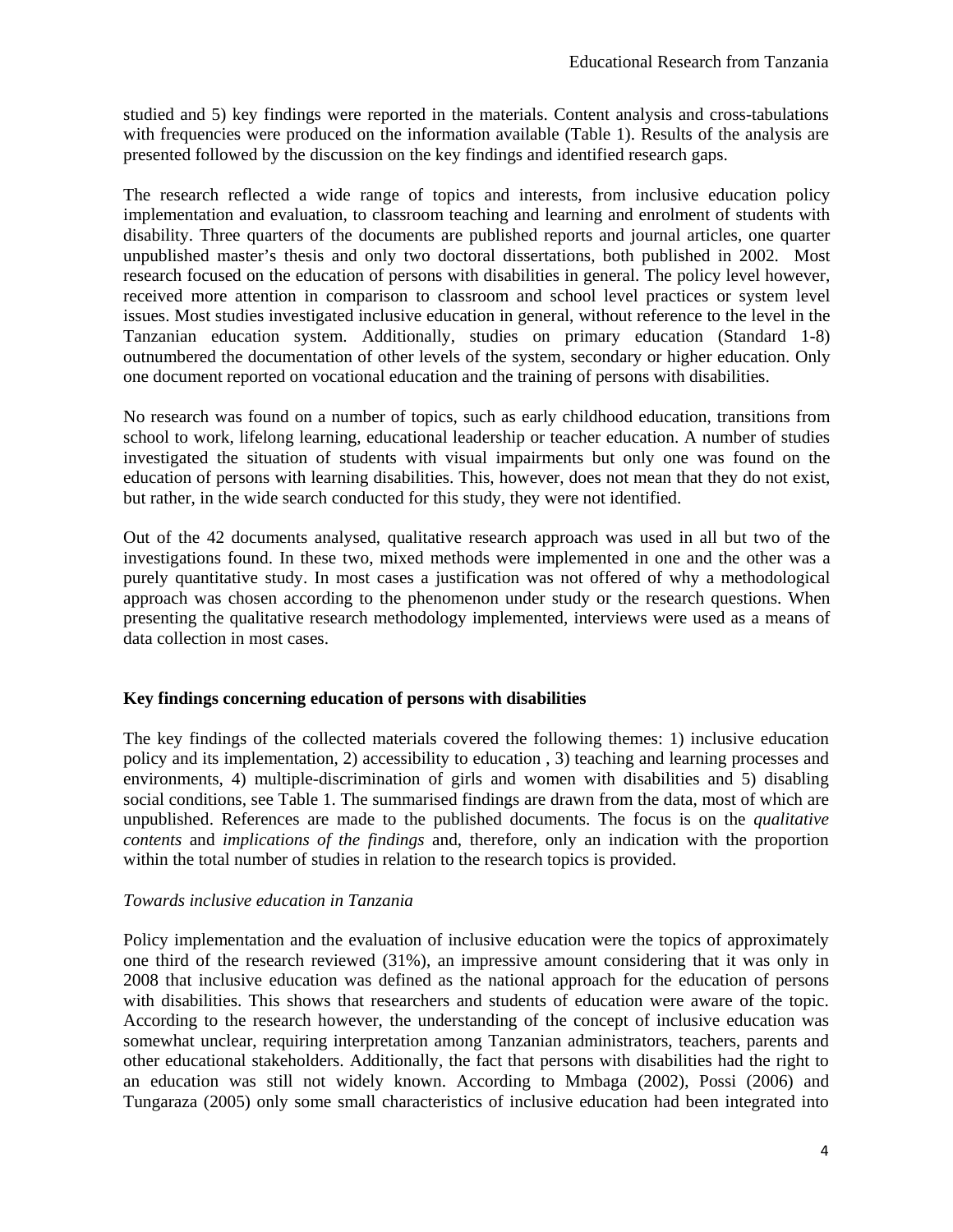the education system making it difficult for the authorities, leaders, teachers and the broader community to understand the concept and its implication in practice. The Ministry of Education and Vocational Training also reported (URT 2008b) that lack of a common national understanding of inclusive education caused dilemmas concerning the implementation and evaluation of inclusive education (see also Lewis & Little 2007).

Since teachers lacked clarity concerning the meaning of inclusion, they lacked a justification for including students with disabilities in their classrooms and enabling their learning. According to Mmbaga's (2002) doctoral dissertation on inclusive classrooms, teachers' professional development concerning diversity among learners and child-centred approaches improved teaching practices in general. The main challenge however, was sharing good teaching practices, receiving recognition for these practices from school leadership and education authorities and scaling up those pilots which were successful. In Macha's (2002) doctoral dissertation on gender, disability and access to education she concludes that, while the EFA process aims to include all, it unfortunately, only looks at government level policies and enrolment rates. The EFA process needs to be re-defined with a clear focus on learning and the achievement of these strategies at the individual, school and classroom levels.

### *Poor accessibility to all levels of education*

Only five of the 42 studies reviewed (12%) focused on the accessibility of students with disabilities to education with reference to the development goals of the Tanzanian government concerning general changes in the education system. During the timeframe of this review, the rapid expansion of access to primary education was one the biggest challenges in education development (see Davidson 2004, Sifuna 2007). Two of these five studies investigated primary education, while the other three examined access in general at all educational levels. According to the Disability Survey Report (National Bureau of Statistics 2008) the two most common reasons why children with disabilities failed to access education were 'disability' and 'sickness'. Furthermore, the report states that illiteracy was significantly higher among adults with disabilities (42%) than in the Tanzanian population in general (24%). Educational opportunities for persons with disabilities were reported to be limited due to poor physical accessibility and inappropriate buildings and facilities, including a lack of ramps, elevators, escalators and railings.

Comprehensive research on the accessibility of children with disabilities to education was designed and conducted by the staff of the non-governmental organisation HakiElimu and the University of Dar es Salaam (HakiElimu 2008). They used mixed methods to examine the challenges and opportunities for access to (primary) education for children with disabilities. Five major barriers were identified. First, the inappropriate architectural design of school buildings made them inaccessible, especially to children with visual and physical impairments. Second, teachers, school administrators and the public at large, failed to identify children with disabilities and their needs. Third, many teachers lacked training, knowledge and experience regarding disability and, consequently, considered inclusive education, that is, having children with disabilities in their school, to be beyond their professional capacity. The fifth barrier reported was lack of the essential teaching and learning materials and facilities. The report concluded that perhaps the largest obstacle is that "not much concerted institutionalised efforts are being made to break these barriers" (HakiElimu 2008, 25).

The HakiElimu (2008) research, in concurrence with the Tanzania 2008 Disability Survey Report (National Bureau of Statistics 2008), showed that only a very small proportion of school-age children with disabilities were enrolled in schools. Furthermore, based on community and district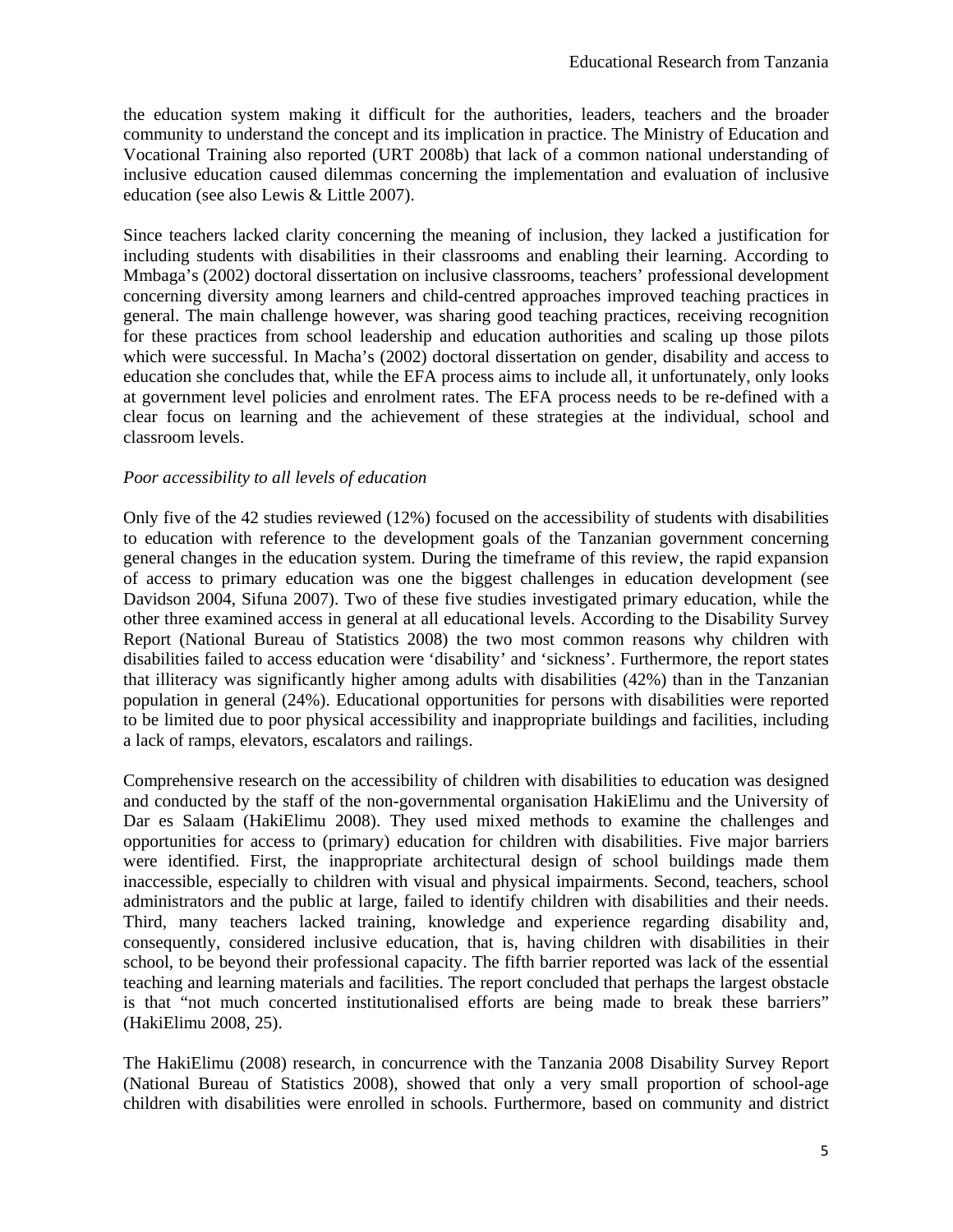level statistics, the two reports confirmed that the enrolment rate of children with disabilities was clearly far below the national average and pointed to the need for accurate data to monitor the enrolment variations of children with disabilities. The official education statistics show a gradual increase in the number of students enrolled in recent years, but the proportion of the total number of students remained the same, less than 1% (URT 2008a). Cultural and traditional beliefs were found to contribute to the negative attitudes in society, among parents and school communities, and to the discrimination of children with disabilities, resulting in poor enrolment (HakiElimu 2008; Tungaraza 2005; Tungaraza & Mkumbo 2008).

Seven studies (17% of the total number of studies) explored the situation of higher education students with disabilities. The small number of students with disabilities in higher education was explained by the poor quality of education found in primary and secondary schools and special education settings. Macha (2002) pointed to the lack of contextualization of inclusive education policy. Tungaraza & Mboya (2005) reported on poor accessibility to classrooms, libraries, bathrooms and student dormitories. Ndume et al.( 2008) stressed the lack of access to information technology. Additionally, Tungaraza & Mboya (2005) and Mboya (2008) draw attention to inadequate trained human resources, teachers, Sign Language interpreters and personal assistants.

#### *Teaching and learning processes and environments*

Ten of the 42 studies (24%) highlighted serious challenges to learning, high risks of dropout and the poor quality of the educational system of Tanzania as a whole. The general need for urgent quality improvement to enhance learning outcomes was emphasised in several studies (see Brock-Utne 2007; Sifuna 2007; Sumra 2003; Wedgwood 2007; URT 2008b, among others). The examined research identified that the overall poor quality worsened the possibilities for the education of students with disabilities. This was mainly due to teachers not being prepared to meet diverse needs and teach students with disabilities (Mmbaga 2002; Tungaraza 2005; Tungaraza & Mkumbo 2008). Furthermore, the poor teacher-pupil ratio challenged learning in general, particularly students with disabilities (HakiElimu 2008). Additionally, teacher education colleges lack curricula offerings and qualified experts to teach inclusive practices (Mmbaga 2002).

Research concerning the teaching and learning of students with visual impairment found that equipment and materials available in schools, such as Braille typewriters and textbooks, enlarged reading and writing materials were outdated and most teachers did not know how to use them. Both Macha (2002) and Mmbaga (2002) stress in their dissertations that lack of appropriate teaching equipment and materials and inadequate teacher training limited opportunities for learning and also significantly increased the risk for students with visual impairments to drop out of school. They emphasized the role of school leadership in the procurement of appropriate materials and equipment.

A total of 46 the visually impaired women were interviewed by Macha (2002). Of them, 60% (n=35) had attended primary school but 26% had not completed primary education and only 19% had advanced to secondary and post-secondary education. Most of the interviewed women had no access to Braille or audio materials after their departure from school so that the continuation of learning and communicating was extremely difficult. Macha viewed this as "a high level of ignorance about new inventions, innovations and challenges" (2002, 179). The rapid expansion of primary education created pressure on secondary schools. However the response of the government to this increase in demand relied on traditional means for learning and teaching. Macha's point was supported by Ndume et al. (2008) who stated that adaptive technology and ICT solutions, which would have enhanced the accessibility of learning and teaching materials for students with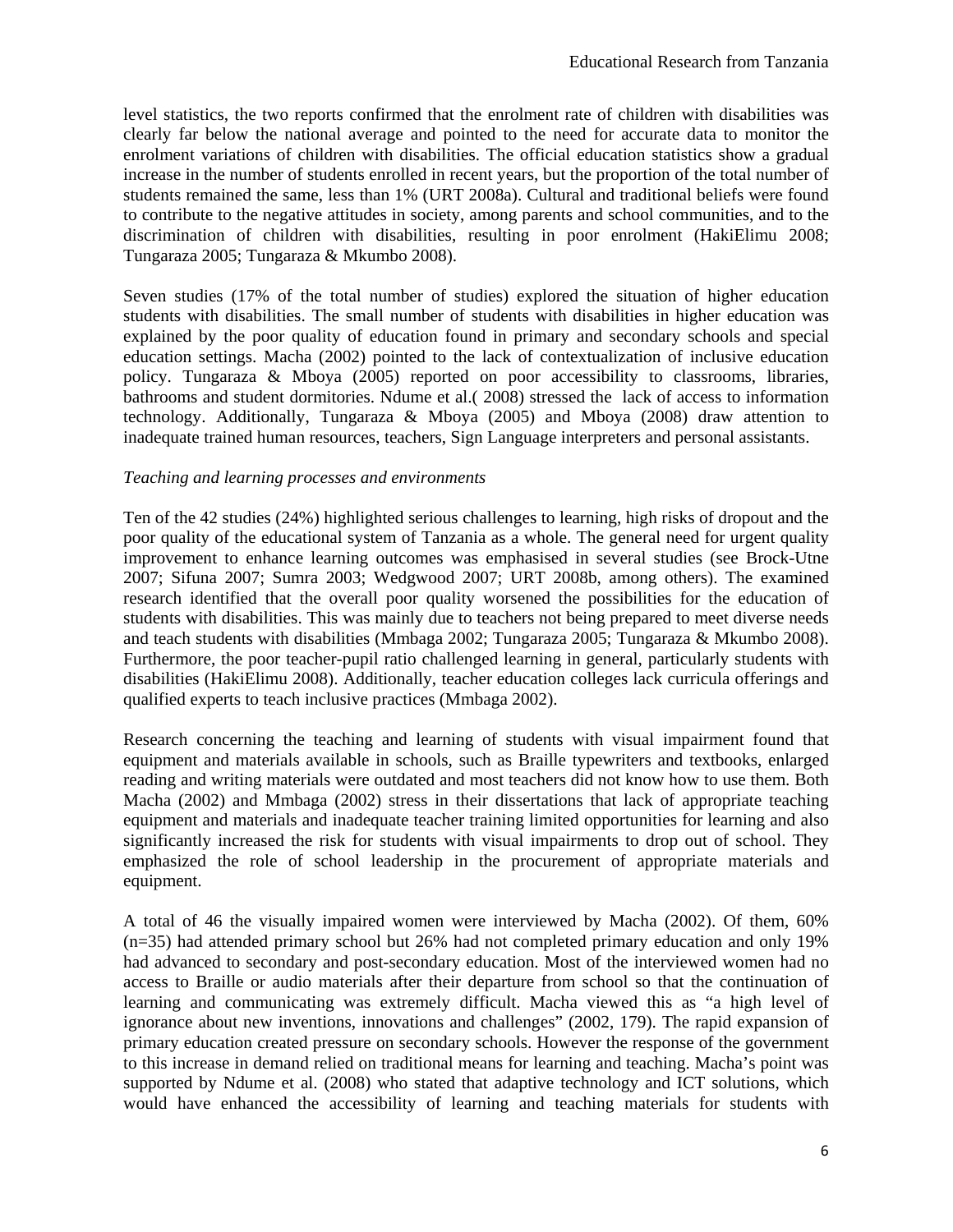disabilities, particularly in secondary and higher education, were not efficiently sought for and used. While the studies on challenges in teaching and learning referred to overcrowded classrooms as one serious barrier to inclusion of students with disabilities, this was mentioned also in the studies on higher education.

The transition rate of students with disabilities to secondary education was reported to be very low. The shortage of qualified teachers, equipment and materials was even more serious in secondary schools than in the primary schools. Tungaraza and Mboya (2005) stated that access of persons with disabilities to education and their progress from primary to secondary and tertiary levels was significantly hindered by teachers' ignorance of the abilities of persons with disabilities and teachers' failure to understand the significance of education in the lives of persons with disabilities. They emphasised the importance of teacher education and professional development.

#### *The significant challenges of multiple-discrimination: The education of women with disabilities*

The four studies (10% out of the total) focusing on gender, disability and education stressed the importance of education in reducing the vulnerability and the multiple-discrimination experienced by girls and women with disabilities in society. The studies referred to human rights and equality as key goals in educational development in Tanzania and clarified how a lack of education further increases the disadvantages in personal development and in the labour market. While the educational needs for girls and women have been noticed in policies and programmes, the combined issues of gender and disability have gone unnoticed (Okkolin & Lehtomaki, 2005). Macha (2002) provides a powerful description of the specifically challenging situation of girls and women with disabilities, ignored by both advocates of gender equality as well as by disability rights activists. The constraints to education reflect the cultural construction of gender and disability and, consequently, girls and women with disabilities "are patronised as objects of pity and charity. Some of the parents or guardians overprotect, neglect or reject them. Some of them consider investing money on their disabled children's education to be a waste of resources. The few who happen to go to school are further confronted by disappointing circumstances such as sexual violence, early pregnancies or insecurity in travelling long distances" (Macha 2002, 175–176). A significant challenge, according to Possi (1996; 1998), is that girls and women with disabilities lack role models and may not know about other educated girls or women with disabilities. She stresses the importance of learning from successful peers with disabilities who have joined school, worked hard, stayed in school, graduated and found jobs or became self-employed.

In their analysis of the community and district level data HakiElimu (2008) found that the number of male (57.7%) disabled students enrolled in (primary) schools was higher than that of female students with disabilities (42.3%). This was inconsistent with the overall gender balance in primary school enrolment rates and raised the question "whether the difference in enrolment between disabled schoolboys and girls is caused by the actual difference of male and female children with disabilities in the society, or by the society's more favourable attitudes towards male disabled children than female" (HakiElimu 2008, 7). The report cautions however, that due to lack of reliable national data on childhood impairments and children with disabilities, it is not possible to provide a full description with the actual proportion of enrolled and out of school children with disabilities (ibid).

#### *Disabling social conditions*

Most of the reviewed studies mentioned the disabling conditions in Tanzania caused by poverty, lack of access to health care and rehabilitation services, strong traditional beliefs concerning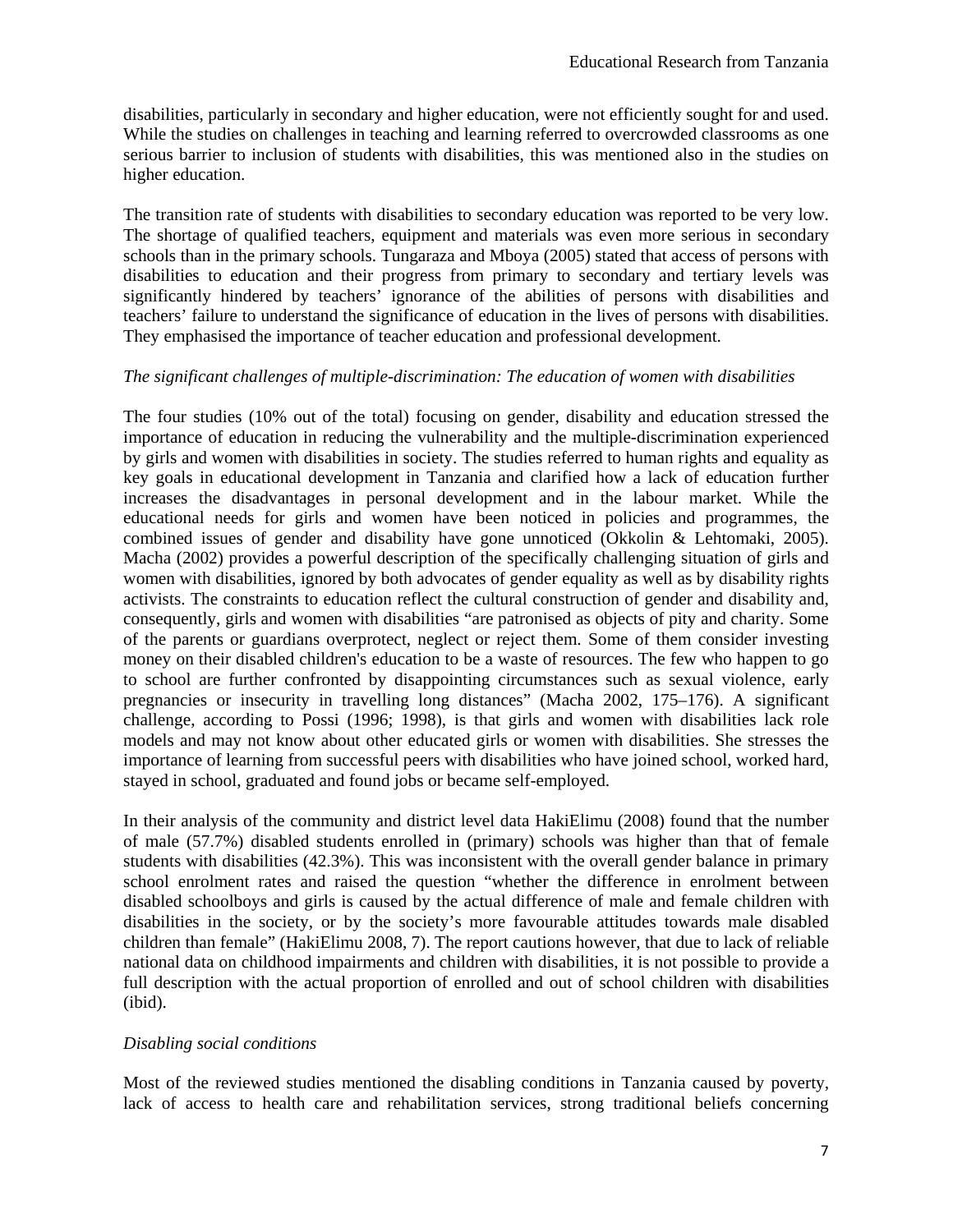impairments and disabilities, negative attitudes towards persons with disabilities, weak infrastructures and ignorance among stakeholders. Poverty in combination with socio-cultural traditions has been found to affect school attendance in general (e.g. Burke & Beegle 2003); disability, however, increases marginalisation and exclusion. According to Possi (1999) traditional beliefs concerning persons with disabilities in Coastal Tanzania resulted in superstitious behaviour thus hindering social and educational inclusion. She suggested that the situation is similar throughout the country but particularly in the rural areas and could be changed only by culturally appropriate and accepted ways in collaboration with community leaders.

On the basis of the population statistics, the Tanzania 2008 Disability Survey Report (National Bureau of Statistics 2008) calculated that over 80% of the approximate 1,050,000 people with disabilities lived in rural and remote areas with limited or no access to health and rehabilitation services and where traditional witchcraft practices are commonly maintained. According to the report, some of these practices, poor nutrition, diseases and accidents contributed to impairments and disabilities. Directly and indirectly these living conditions further reduced opportunities for schooling and discouraged families to send their children with disabilities to school.

While many studies mentioned parental attitudes as a barrier to education for persons with disabilities, Macha (2002) stresses the interrelation between disability and poverty and that most parents make their choices in the harsh conditions of poverty. Women with visual impairments interviewed for her doctoral dissertation reported that vaccinations, which would have prevented their disabilities, were out of reach for their parents, especially those in the rural areas. During an interview concerning her doctoral thesis research Macha was asked about the impact of family poverty on the schooling of children with disabilities and she responded,

"because of the impairment, some parents had to spend so much money, even go in debt, to take these children to the hospitals. So poverty can cause impairment, and impairment can exacerbate poverty. If parents have a disabled child they will use all the resources they have to try to do something for her. I came across a family that told me that they had to sell their cattle, and they had to sell every harvest they had, for their child to go to school and have a technical aid. They use all of what they have, making them poorer and poorer. So they are interrelated, these two phenomena." (Hershey 2001)

In this interview Macha made it clear that impairment, poverty and access to education are tightly intertwined. Understanding the interrelationship is necessary for creating access and providing enabling social conditions for participation.

#### **Valuable information for the future**

In Tanzania, the percentage of persons with disabilities in formal education has remained very small, according to the recent estimates below 1% (Ministry of Education and Vocational Training 2009). This review of Tanzanian studies and reports focuses on the ten-year period between two significant changes, from the first reported pilot of inclusive education to the government decision to introduce inclusive education as the main approach to provide schooling for persons with disabilities. When evaluating the research reports reviewed for this paper, one must be reminded that there may be reports and investigations which have not been found as of yet. These should be identified and included in the corpus of knowledge collected. The types of studies and reports and key findings presented here show the amount and contents of available knowledge found which would have been useful for planning changes.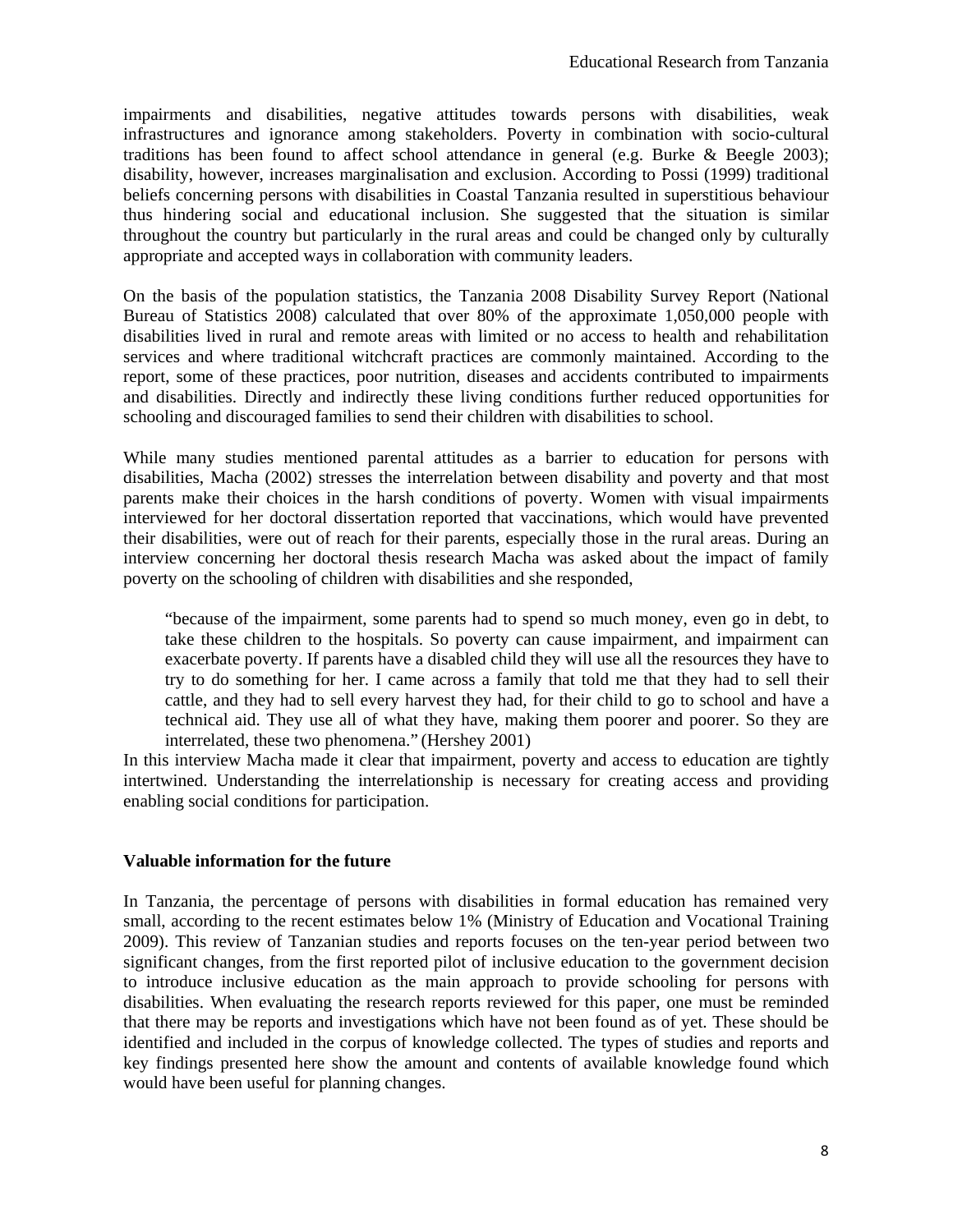The studies reviewed for this paper provided important information about the challenges and possible solutions necessary for realizing inclusive education. One third of the research reports focused on policy implementation. One of the reasons may be university education which focuses on theory. Another possible explanation is the limited resources for field work, data collection and supervision of thesis. Moreover, it can be assumed that the research interests respond to the demand for linking policy and practice or reflect the coming change in policy. There is, however, little evidence on how research has been disseminated and discussed and whether it contributed to the policy shift to inclusive education in 2008. With this paper we highlight the available knowledge and the need to disseminate it more efficiently by enhancing stakeholder collaboration, with the emphasis on the voice of persons with disabilities, both of those in school and the majority who are still out of school. On the other hand, research on the education of persons with disabilities seldom refer to other studies concerning the broader picture and the national situation. One apparent reason for this is poor information dissemination and dialogue. Most of the studies and reports conducted still remain in the hands of the few researchers and organisations actively involved with enhancing education of persons with disabilities but without a forum for dialogue on research findings and their implications.

The first ever Tanzanian Disability Survey Report (National Bureau of Statistics 2008) and the World Report on Disability (WHO and World Bank 2010) point out that baseline data, monitoring and careful analysis are necessary to determine whether changes that are seen as improvements, actually are (see also Mont 2007). However, Croft (2012) suggests that service provision and data collection should be carried out in concert to reduce the marginalisation of persons with disabilities in education. In this study, the meta-analysis shows that improved dissemination and application of available information is another requisite to reduce persistent marginalisation in education. The education of persons with disabilities must become *the issue* in education policy, programmes and cooperation, to efficiently reduce their evident marginalisation.

The studies and reports reviewed for this paper emphasise the collaboration between communities, teacher education and higher education in knowledge production. The doctoral dissertations of Macha (2002) and Mmbaga (2002) show that knowledge of community and school level experiences on the ground can significantly compliment policy level studies for better understanding. A case in point is research on parental attitudes, assumed to be negative by policy level studies, but found rather to be more the results of poverty (Macha 2002). In an earlier study, Kisanji (1995) stresses the importance of culture as the basis for inclusive education. This emphasis on culture is further extended by Possi (1999). Overcoming marginalisation and exclusion requires not only understanding, but also finding culturally appropriate ways to change traditional beliefs associated with impairments and persons with disabilities. Furthermore, Possi (2006) calls for research, particularly action research, to improve education by identifying concrete examples of successful interventions and activities and to provide valuable information for the policy development process. In conclusion, an important request for the research community is the followup and monitoring of the new policy implementation and more efficient knowledge sharing.

We interpret these recommendations as requirements for the education policy and programme implementation to reach beyond the school to communities and families in order to enhance educational inclusion, not only in Tanzania and Sub-Saharan Africa, but also globally. Since 2008, following the change in education policy with the emphasis on inclusive education, research has brought up the significance of socio-cultural issues contributing to schooling (e.g. Miles 2011; Okkolin et al. 2010). While Hartwig (2012) and Polat (2011) emphasise social justice as the framework for enhancing equality and equity in education, we refer to the approach of Macha (2002) who travelled to rural areas and had women with disabilities identify themselves what needs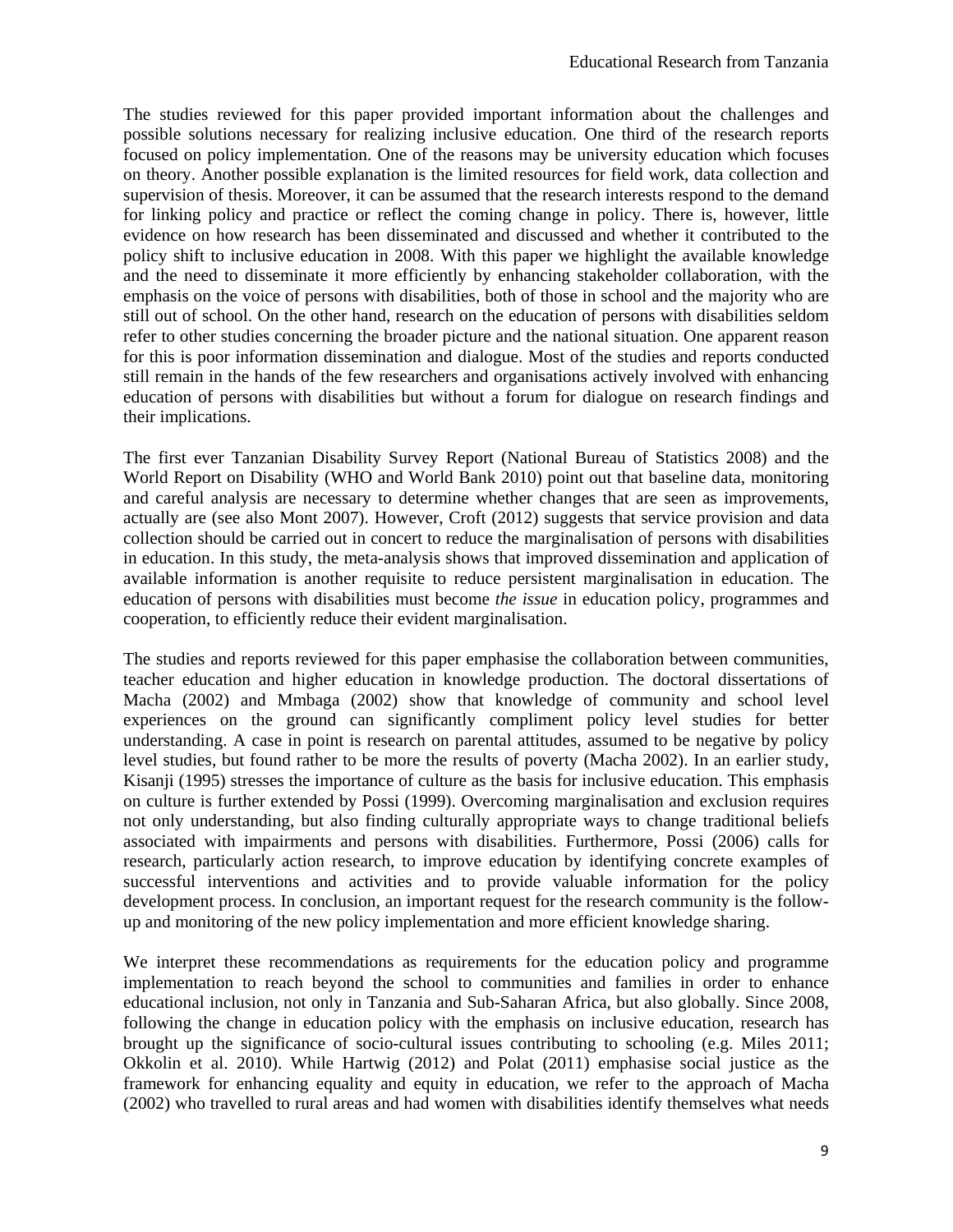they had to access and participate in education in their own environments. This kind of pragmatic and contextualised knowledge is necessary for schools, teachers and decision-makers. There are still many questions left to be addressed concerning research and dissemination of findings to those who need the information. Have the reports of research been shared and discussed with education planners and implementers? How could this knowledge be better shared? As Croft (2012) has stated, the voice of children, students and adults with disabilities needs to be heard in planning education, designing teaching and learning practices. They are the missing stakeholders in the Tanzanian education development also. These students and those who have not yet accessed education need a voice to show how they best gain access to education, participate and learn.

#### **References**

- Brock-Utne, B. (2007). Learning through a familiar language versus learning through a foreign language – a look into some secondary school classrooms in Tanzania. International Journal of Educational Development 27 (5), 487–498.
- Burke, K., Beegle, K. (2004). Why Children Aren't Attending School: The Case of Northwestern Tanzania. Journal of African Economies 13 (2), 333–355. Doi: 10.1093/jae/ejh011
- Croft, A. (2012). Promoting access to education for disabled children in low-income countries: Do we need to know how many disabled children there are? International Journal of Educational Development http://dx.doi.org/10.1016/j.ijedudev.2012.08.005.
- Davidson, E. (2004). The Progress of the Primary Education Development Plan (PEDP) in Tanzania: 2002–2004 Working Paper. Dar es Salaam, Tanzania: Haki Elimu.
- HakiElimu. (2008). Do Children with Disabilities Have Equal Access to Education? A research report on accessibility to education for children with disabilities in Tanzanian schools. Dar es Salaam, Tanzania: HakiElimu.
- Hartwig, K. (2012). Using a social justice framework to assess educational quality in Tanzanian schools. International Journal of Educational Development, http://dx.doi.org/10.1016/j.ijedudev.2012.05.006
- Hershey, L. (2001). Tanzania: Researcher Explores Lives of Disabled Women & Girls. Interview. Disability World, 8 May-June. http://www.disabilityworld.org/09- 10\_01/women/tanzania.shtml
- Kisanji, J. (1995). Interface between Culture and Disability in the Tanzanian Context: Part I. International Journal of Disability, Development and Education 42 (2), 93–108. DOI: 10.1080/0156655950420202
- Kisanji, J., Saanane, C.B. (2009) Responding to Marginalization and Exclusion in Education in Tanzania, Chapter prepared for the Research Forum, Institute for Inclusive Education, State University of Arizona. Cited in A Tribute to Dr Joseph Kisanji (1945-2010) http://www.eenet.org.uk/resources/eenet\_newsletter/news14/page2.php .
- Komba, W.L., Nkumbi, E. (2008). Teacher professional development in Tanzania: perceptions and practices. Journal of International Cooperation in Education 11 (3), 67–83.
- Lewis, I. & Little, D. (2007). Report to NORAD on desk review of inclusive education policies and plans in Nepal, Tanzania, Vietnam and Zambia.

http://www.eenet.org.uk/resources/docs/Policy\_review\_for\_NORAD.pdf Macha, E. (2002). Gender, Disabilities and Access to Education in Tanzania. PhD Thesis. University of Leeds. http://etheses.whiterose.ac.uk/282/

- Miles, S. (2011). Exploring understandings of inclusion in schools in Zambia and Tanzania using reflective writing and photography. International Journal of Inclusive Education, 15(10), 1087-1102.
- Ministry of Education and Vocational Training. (2009). National Strategy on Inclusive Education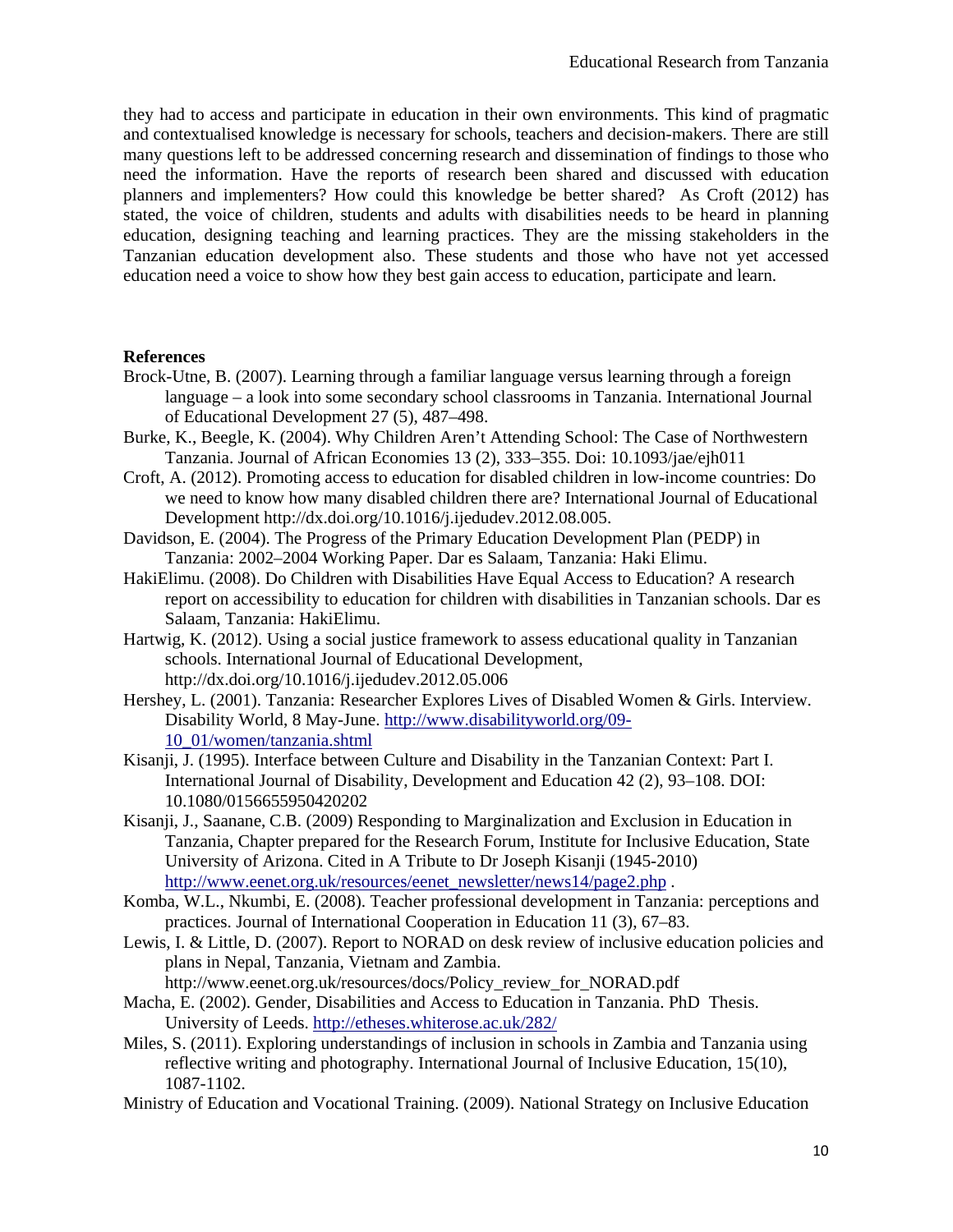2009–2017, Final draft 27 March 2009. http://www.ed-

dpg.or.tz/pdf/CCI/Inclusive%20Education%20Strategy\_2009-2017.pdf.

- Mmbaga, D.R. (2002). The Inclusive Classroom in Tanzania: Dream or Reality? Dissertation. Studies in Comparative and International Education 59. Stockholm: Institute of International Education, University of Stockholm.
- Mont, D. (2007). Measuring Disability Prevalence. Social Protection, Discussion Paper 0706. The World Bank.
- National Bureau of Statistics. (2008). Tanzania 2008 Disability Survey Report. http://nbs.go.tz/tnada/index.php/catalog/5 (Accessed 12 Dec 2012).
- Ndume, V., Tilya, F.N., Twaakyondo, H. (2008). Challenges of Adaptive ELearning at Higher Learning Institutions: A case study in Tanzania, International Journal of Computing and ICT Research, 2, (1), 47–59.
- Okkolin, M-A. & Lehtomäki, E. (2005). Gender and Disability Challenges of Education Sector Development in Tanzania. In O. Hietanen (Ed.). The University Partnership Network for International Develpment (UniPID). Finnish Development Knowledge. Finland Futures Research Centre Publications 6, Turku School of Economics and Business Administration, pp. 204–216.

http://www.tse.fi/FI/yksikot/erillislaitokset/tutu/Documents/publications/tutu\_2005-6.pdf

- Okkolin, M.A., Lehtomäki, E., Bhalalusesa, E. (2010). The successful education sector development in Tanzania – comment on gender balance and inclusive education. Gender and Education 22 (1), 63–71.
- Polat, F. (2011). Inclusion in education: A step towards social justice. International Journal of Educational Development 31(1), 50–58. http://dx.doi.org/10.1016/j.ijedudev.2010.06.009.
- Posti-Ahokas, H. (2012) Empathy-based stories capturing the voice of female secondary school students in Tanzania. International Journal of Qualitative Studies in Education, doi:10.1080/09518398.2012.731533.
- Possi, M.K. (2006). From Special to Inclusive Education for Children in Special Needs in Tanzania: Old wine in new Bottle? , Faculty of Education, University of Dar es Salaam, Journal of Issues and Practices in Education 1(2), 47–63.
- Possi, M. K. (1999). Culture and disability: Superstitious behaviour towards people with disabilities in Coastal Tanzania. African Journal of Special Needs Education 1, 22–35.
- Sifuna, D. (2007). The Challenge of Increasing Access and Improving Quality: An Analysis of Universal Primary Education Interventions in Kenya and Tanzania since the 1970s. International Review of Education, 53 (5-6), 687-699.
- Sumra, S. (2003). Implementation of the Primary Education Development Plan: Voices from the Community. Dar es Salaam: HakiElimu.
- Tungaraza, F.D. (2005). Inclusive Education as a Rational Choice for Tanzania: Advantages and Obstacles to its Implementations. Faculty of Education, University of Dar es Salaam. Papers in Education and Development 20.
- Tungaraza F.D. & Mboya, M.W. (2005). Orientation and Mobility Training and Transition Issues for Student with Disabilities in Tanzania Institutions of Higher Learning. Needs Assessment Report. Funded by NORAD/ University of Dar es Salaam 2005.
- Tungaraza, F.D. & Mkumbo, K. (2008). Inclusive Education as Practiced in Tanzanian Schools: A Step towards Equity in Learning for All. Report Funded by NUFU/ University of Dar es Salaam, Tanzania.
- UN (United Nations Enable). (2012). Convention and Optional Protocol Signatures and Ratifications: Countries and Regional Integration Organizations. http://www.un.org/disabilities/countries.asp?id=166 (Accessed 12 Dec 2012).
- URT (United Republic of Tanzania). (2008a). Report on the Development of Education. http://www.ibe.unesco.org/National\_Reports/ICE\_2008/tanzania\_NR08.pdf (Accessed 12